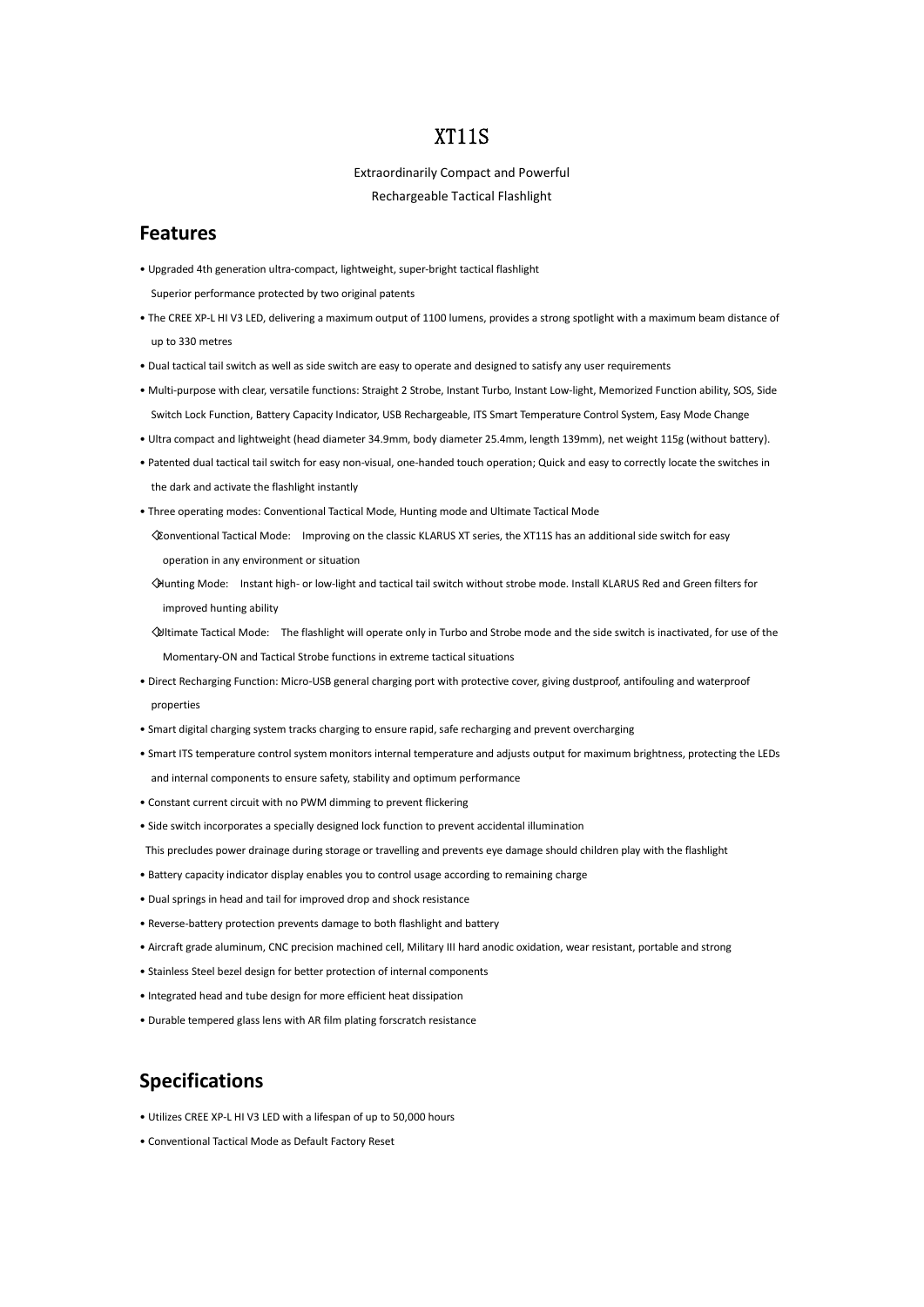| Mode<br><b>Specification</b> |                            | Turbo                | High | Medium | Low | <b>Strobe</b> | <b>SOS</b> |
|------------------------------|----------------------------|----------------------|------|--------|-----|---------------|------------|
| ざそ                           | ANSI lumens (LM)           | 1100                 | 400  | 100    | 10  | 1100          | 100        |
| U)                           | Runtime(h)                 | 2                    | 4    | 18     | 260 | 4             | 54         |
| $\circledcirc$               | Peak beam intensity(cd)    | 27225                |      |        |     |               |            |
|                              | Max beam distance(m)       | 330                  |      |        |     |               |            |
| $\mathbf{N}$                 | $Im$ pact resistance $(m)$ |                      |      |        |     |               |            |
| $\gamma$                     | Waterproof                 | IPX8(under water 2m) |      |        |     |               |            |

- Working voltage: 2.5V-8.4V
- Compatible Batteries: 1x 18650 battery with PCB protection or 2 x CR123A
- batteries ( Do not use 16340 batteries)
- Charging time: Depends on the battery capacity
- Formula: charging time= (capacity of battery/1000mA+1H)
- Body colour: Black
- Reflector: Smooth reflector
- Switch type: Dual Tactical Tail Switch and Side Switch
- Dimension: (Head)34.9mm×(Body)25.4mm×(Length)139mm
- Net weight: 115 g (Excluding battery)
- Material: Aircraft-grade aluminum 6061-T6, Type III hard-anodized
- Waterproof: IPX-8 (underwater 2 metres)
- Lens: Toughened ultra-clear glass with anti-corrosion AR coating
- Included accessories: USB charging cable x1, lanyard x1, spare o-ring x1, 18650 battery x1, holster x1, clip x1

**Notice**: The above data has been measured in accordance with international flashlight testing standards ANSI/NEMA FL1 using one 3.7V 3400mAh battery under laboratory conditions. The data may vary slightly during actual use due to battery type, individual usage habits and environmental factors. KLARUS is a member of PLATO, participating in and helping to develop the ANSI/NEMA FL1 standard of measurement. Product testing data is in accordance with these internationally recognized scientific standards.

We recommend that you use a reliable, high performance KLARUS charger to charge batteries separate from the flashlight, should you not wish to charge it directly

# **Operations**

#### **Conventional tactical mode**

Straight 2 Strobe, Instant Turbo, Instant Low-light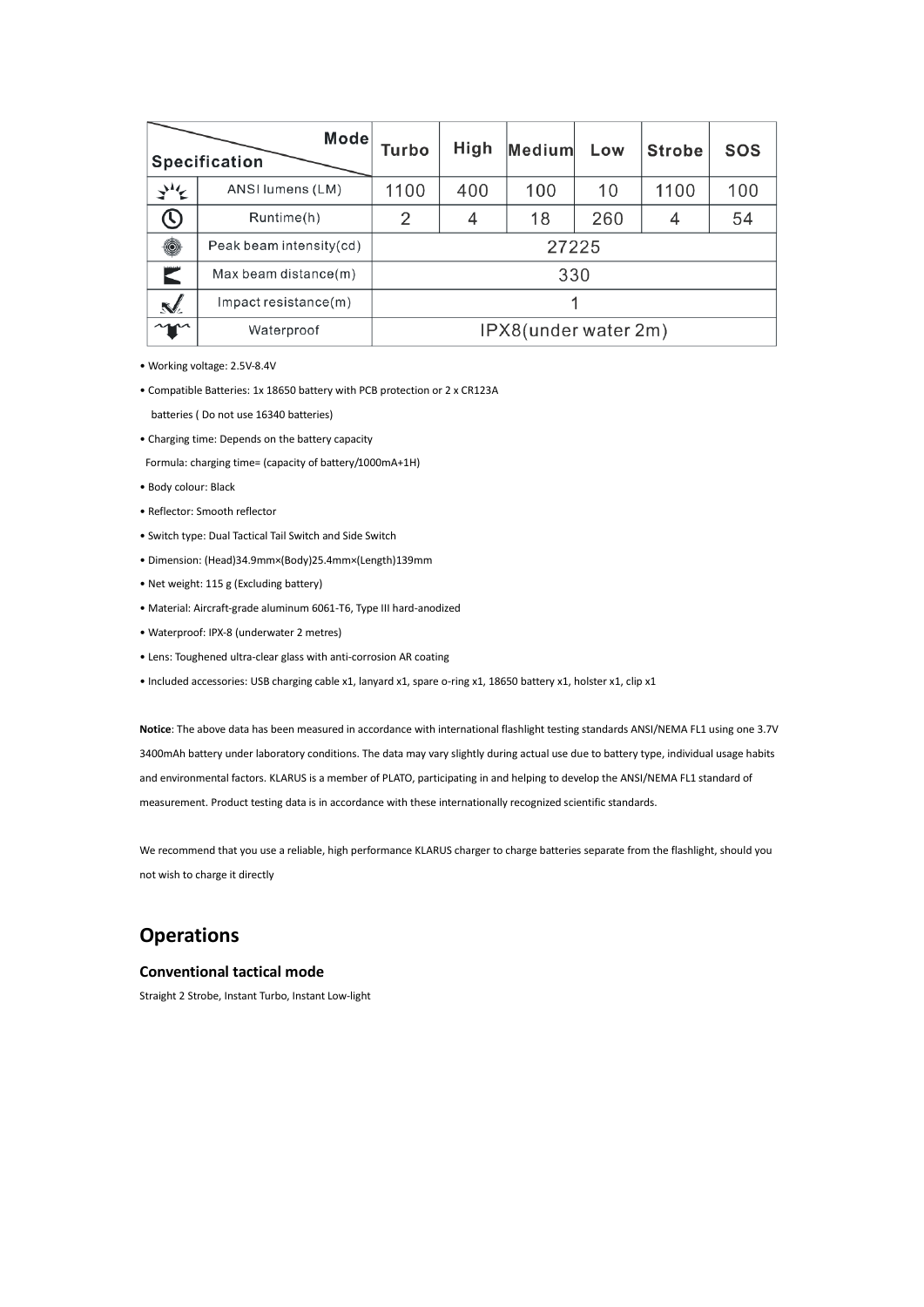

### **Hunting mode**

Non-strobe, Instant Turbo, Instant Low-light



#### **Ultimate tactical mode**

Instant Turbo

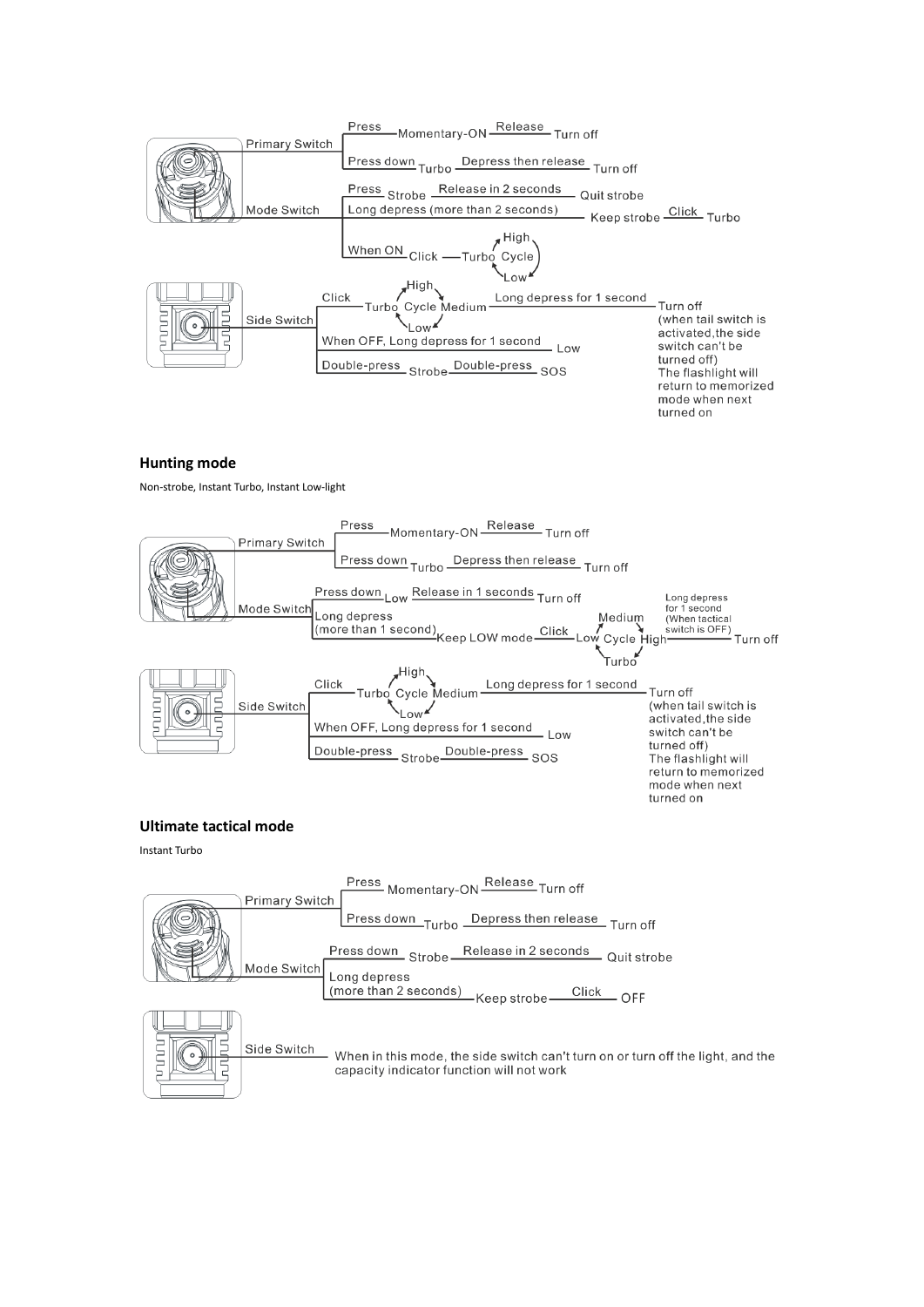### **MODE Change**



### **Notice:**

- Unlocked OFF state: Long press switch for 5 seconds until the flashlight flickers; lossen the switch for locking flashlight, Long press switch for 5 seconds again for changing mode
- Mode Change: Do not lossen switch before the mode is not you need; Lossen switch if the mode is ok for you

# **Lock-function**

- Only side switch has lock function
- Only when the flashlight is in Conventional Tactical Mode and Hunting Mode, the side switch has Lock-function
- When the light is OFF and in unlocked state, depress and hold down the switch for 5 seconds until the flashlight flickers twice. The flashlight is now locked
- When the light is locked, click the side switch, the indicator of side switch will flicker green to indicate the flashlight is locked
- To unlock the flashlight, depress the switch three times in quick succession and the flashlight will again flicker twice to indicate that it is active

#### **Battery Capacity Indicator**

- When flashlight is initially turned on, the battery indicator light on the side switch will flash for 5 seconds then turn off
- Green indicator : 70%-100% charge
- Orange indicator: 30%-70% charge
- Red indicator: less than 30% charge
- When the power is less than 10%, the indicator light will illuminate RED and then flicker to alert user that capacity is critical

Note: The battery indicator status works only if you are using a 18650 Li-ion battery.

The indicator light only works when the flashlight in Conventional Tactical Mode and Hunting Mode.

## **Smart ITS Temperature Control System**

When the flashlight is in high light mode, brightness will be automatically adjusted according to the temperature of the flashlight body

to protect the LED and internal components and ensure safety and stability.

## **Charging operation**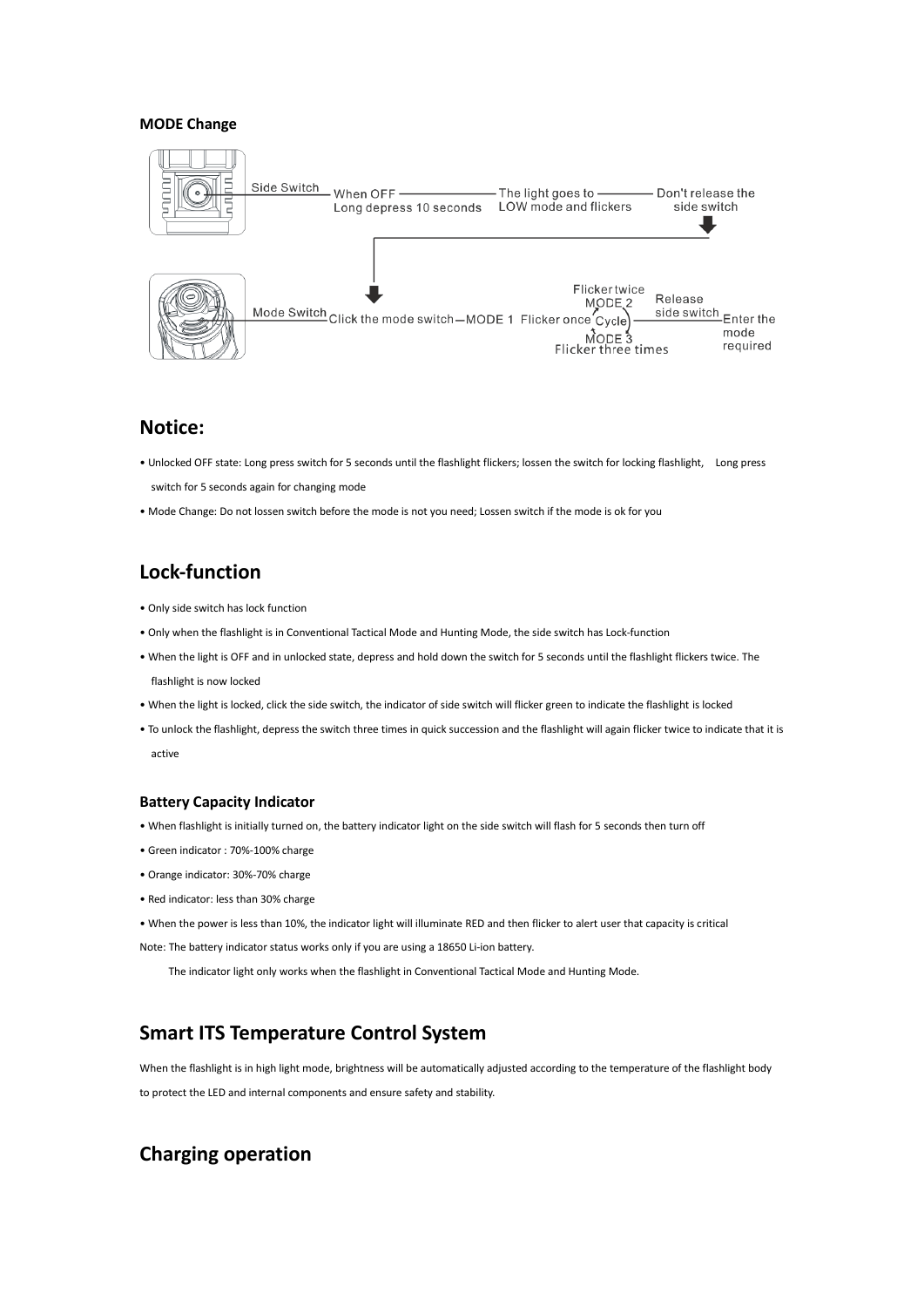The flashlight includes a free USB charging cable. Max charging current is 1000mA. The USB cable can be connected to any USB power supply port (including PC USB, vehicle USB, cell phone USB, etc.). The charging cable is connected to the flashlight with a Micro-USB general charging port. When charging is complete, simply disconnect cable.

# **Charging indicator light**

- During charge: The indicator light on the switch is red.
- Charging is complete: The indicator turns green.
- Abnormal condition: The indicator turns orange and flickers; please switch off power and check before charging again

### **Battery replacement**



Unscrew the tail from the flashlight body , insert batteries with the positive indicator (+) facing in the direction of the flashlight body and then screw the tail back on

### **Usage and Maintenance**

- Do not shine light directly into eyes
- Use only quality brandname batteries
- Remove batteries when stored for extended periods
- Use soft brush and soapy water to clean the body of the light
- To maintain waterproof condition, please lubricate the O-ring with resin or oil and replace worn O-rings as needed

### **Warranty**

- KLARUS guarantees the flashlight against defects in material and workmanship. Flashlight products that are found to be defective under normal use within 5 years of the proof of purchase date will be repaired or replaced without charge
- This warranty does not cover damage caused by accident, unreasonable use or product alteration. Failure to follow the general maintenance directions could result in damage to your flashlight that may not be covered by the KLARUS warranty
- If this flashlight should prove defective, the product will be repaired or replaced, under the above terms. Please contact KLARUS or your original KLARUS dealer for warranty return instructions

## **Limited lifetime warranty**

If problems develop after 5 years from the date of purchase, KLARUS will charge for parts only. The total repair fee will be assessed